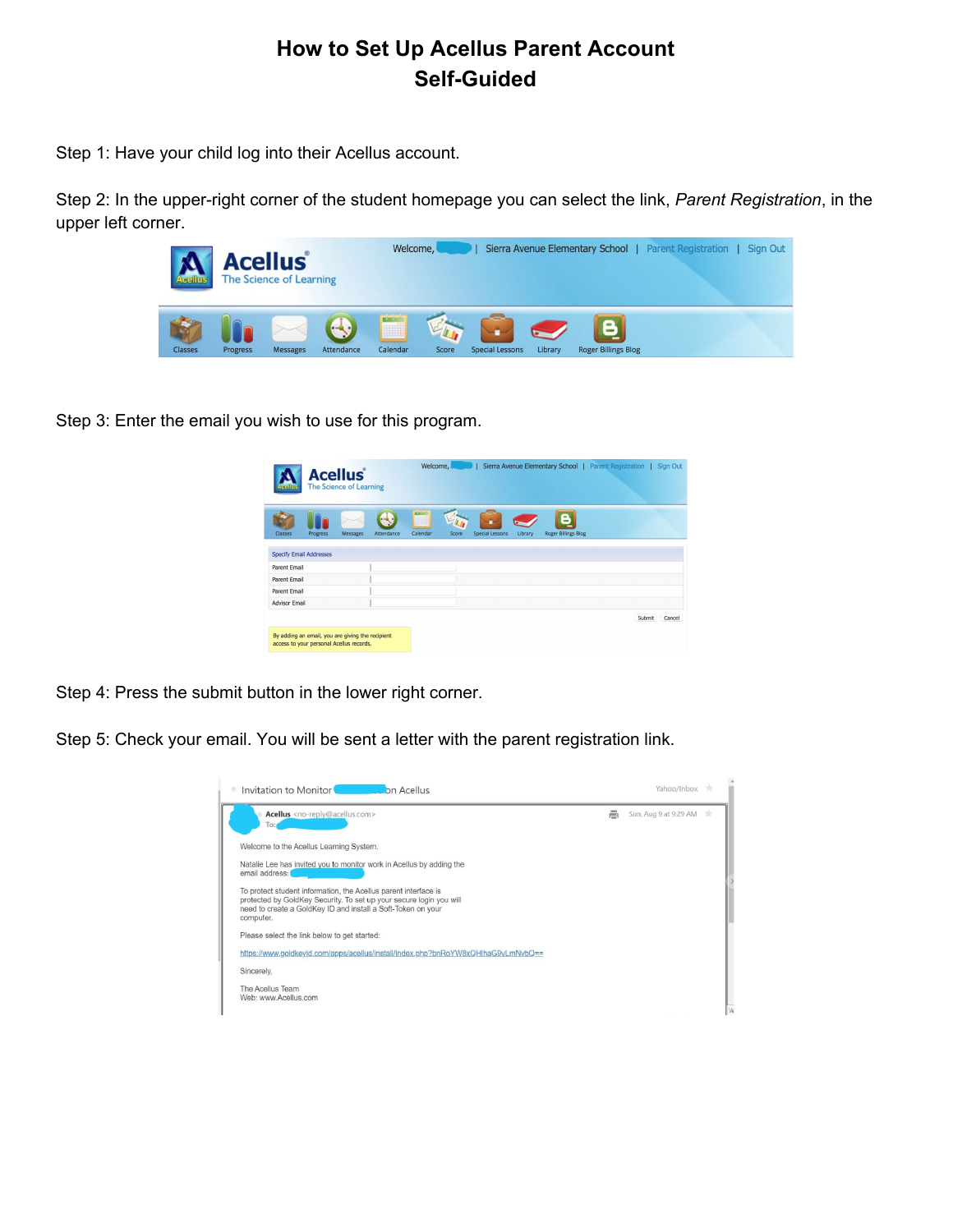Step 6: A link to the app should appear in your parent registration email. Click on the link It will send you to the page below. Follow the directions to download the Acellus app on your personal device.

|     | <b>Install the Acellus App</b>                          |                                                                                     |
|-----|---------------------------------------------------------|-------------------------------------------------------------------------------------|
|     | a secure way to sign into the Teacher/Parent Interface. | The Acellus App will allow your student to easily sign into Acellus and provides    |
|     | <b>Select Device Type:</b>                              |                                                                                     |
| Mac |                                                         | ۵                                                                                   |
|     |                                                         |                                                                                     |
|     | <b>Acellus Learning App</b>                             |                                                                                     |
|     | *****<br>FREE                                           | <b>DOWNLOAD APP</b>                                                                 |
|     |                                                         |                                                                                     |
|     |                                                         |                                                                                     |
|     |                                                         | Once the app is installed, select the "Teacher/Parent Sign In" link to get started. |
|     |                                                         |                                                                                     |
|     |                                                         |                                                                                     |
|     | Acellus<br>The Science of Learning                      | <b>IN TEACHER / PARENT SIGN IN</b>                                                  |

Step 7: Once you have this app installed, click on the app to open it and then the "Parent/Teacher Sign-in" in the upper right-hand corner.

Step 8: Enter the email address where you received the parent registration link. Then, create and confirm a unique password for your account.

|                         | Parent / Teacher Sign In                     |
|-------------------------|----------------------------------------------|
| <b>Acellus</b>          |                                              |
| The Science of Learning |                                              |
| Acellus ID              | $\times$<br>SECURE SIGN IN                   |
| Password                | GoldKey<br>Setup a new user                  |
| <b>STUDENT</b>          | Jamith Bacellusacademy.com                   |
|                         |                                              |
| Set Up Student          |                                              |
|                         | Cancel<br><b>OK</b><br><b>Chairman Lison</b> |

Step 8a: If you see this next window, it is ok, please proceed with the process.

| <b>Acellus</b>          |                                                                                                                                |
|-------------------------|--------------------------------------------------------------------------------------------------------------------------------|
| The Science of Learning | Secure Sign In -<br>×                                                                                                          |
| Acellus ID<br>Password  | <b>GOLDKEY</b><br>Create your GoldKey ID                                                                                       |
| <b>STUDENT</b>          | We didn't find a GoldKey account for your email<br>address. Please create a new account in order<br>to continue.               |
| Set Up Student          | First and Last Name                                                                                                            |
|                         | Select a Country (for phone number)<br>Phone number to verify<br>Code<br>Choose a security question (recommended)<br>$\ddot{}$ |
|                         | I agree to the terms of the GoldKey User Agreement                                                                             |
|                         | Change User<br>ОK<br>Cancel                                                                                                    |